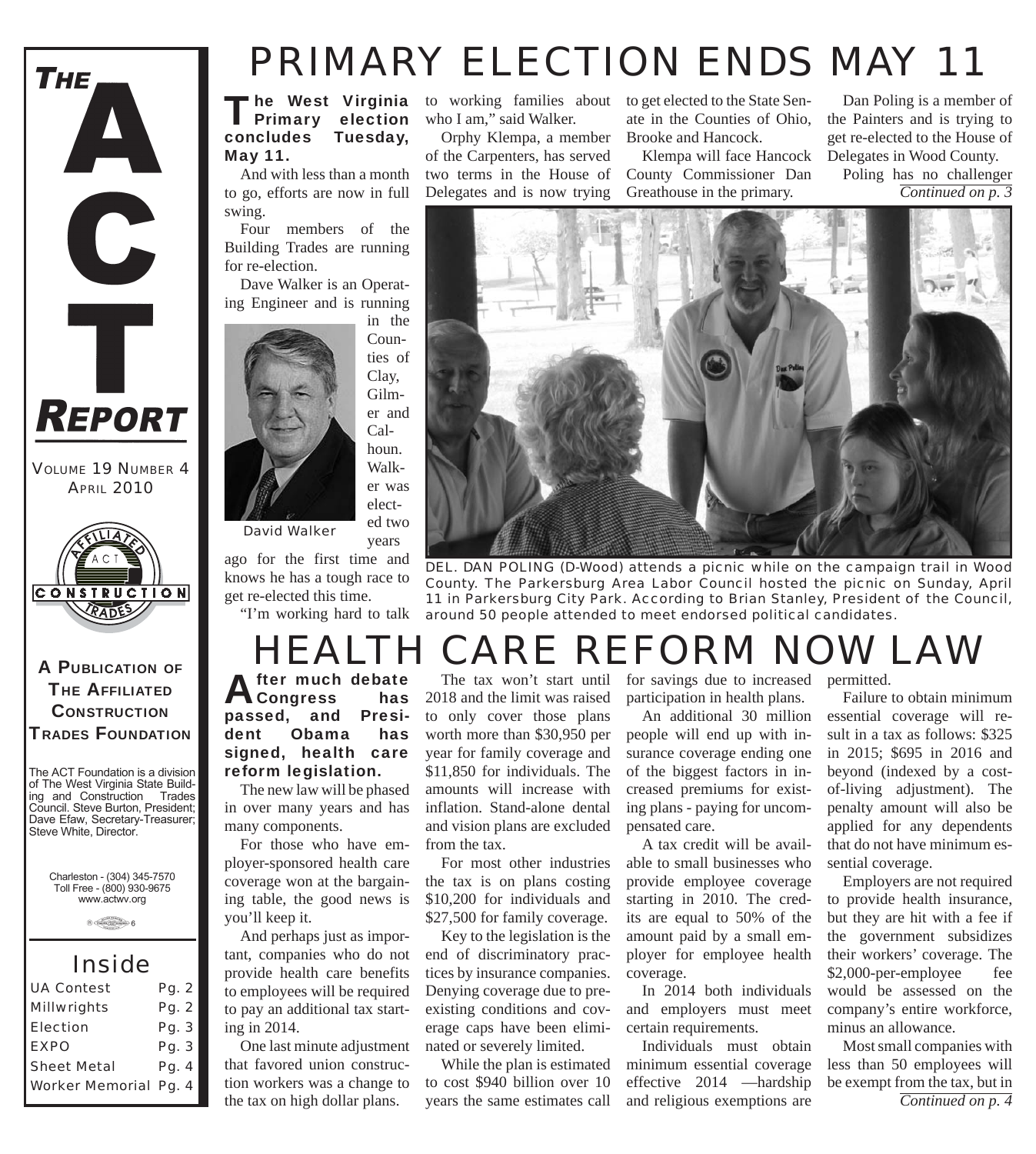#### PAGE 2 **PAGE 2 PAGE 2 PAGE 2010**

# *PLUMBERS & PIPEFITTERS APPRENTICESHIP CONTEST HELD IN HUNTINGTON*

The West Virginia<br>
State Pipe Trades held their sixteenth annual apprenticeship contest in Huntington on April 5 – 8.

Apprentices from West Virginia and Maryland competed in welding, plumbing, pipefitting and HVAC categories.

The event was held at the training center of Plumbers and Pipefitters Local 521 in Huntington.

The winners go on to the regional contest held in Washington, DC later this year.

Apprentices who are in their fifth and final year of the program are eligible to compete.

The competition includes both hands-on challenges and written examinations.

Fourteen contestants from five locals, including Baltimore were at the event.

Also at the event were a number of industry displays including Lincoln Electric and retired member Scott Webb who had a display about backflow prevention and water-hammer arresters.

The general public was invited and a number of people from local area businesses stopped by.

Also in attendence was Labor Commissioner Dave Mullins and UA International Representative T.L. Ranson.

An awards banquet was held on the last day where the winners were announced.

For overall best Plumber the award went to Shawn Senopole of Local 625, Charleston.

The overall best Welder was Jason Barton, Local 486 Baltimore.

Best Pipefitter was William Webb, Local 152 Morgantown.

And best in HVAC Jacob Ehmann from Local 486 Baltimore.

\$750 prize.

"We had a great group of cal 521.

Winners were awarded a Coordinator for Huntington apprentices who represented their home locals well," said Tim Rucker, Apprenticeship Plumbers and Pipefitters Lo-

"Events like these also show the public how highly trained our membership is."

According to Rucker next years contest will be held in Baltimore.



*WORKING ON A Plumbing module are (from left) Thomas Barnett, from Local 565 Parkersburg; Chris Sexton, from Local 521 Huntington; Shawn Senopole, Local 625 Charleston; and Lee Fultz, Local 152 Morgantown.*

# *APPLICATIONS AVAILABLE FOR NEW MILL-WRIGHT LOCAL 1755 APPRENTICE CLASS*

Millwright Local #1755 Joint Apprenticeship and Training Committee is recruiting for a new class of Apprentices.

The five year/10,000 hour program has paid on-the-job training as well as classroom instruction.

Included in the training are courses in mathematics, welding, a working knowledge of hand tools, power tools, bench & machine tools, training in engineering principles, optical instruments, safety and blueprint reading.

Bridgeport at 609 Broadway Monday, May 3 1 pm - 7:00 pm Monday, May 10 9 am - 1:00 pm Charleston at 205A Tennessee Ave. Tuesday, May 4

 1 pm - 7:00 pm Tuesday, May 11 9 am - 1:00 pm

Parkersburg at 4600 Camden Ave.

 Wednesday, May 5 1 pm - 7:00 pm Wednesday, May 12 9 am - 1:00 pm Applications must be filled out at one of the above dates, times and locations ONLY and in person. A \$10 application fee is required.

Applicants must be at least 18 years of age, have a high school diploma or GED, satisfy the Committee they have sufficient education to take the related instruction, be physically able to perform the work of the trade and have proof of residency (i.e. drivers license or utility bill) within the jurisdiction of Local #1755, which includes: Wetzel, Tyler, Pleasants, Wood, Wirt, Ritchie, Calhoun, Jackson, Roane, Monongalia, Preston, Taylor, Barbour, Harrison, Tucker, Lewis, Upshur, Gilmer, Webster, Marion, Doddridge, Mason, Putnam, Logan, Mingo, McDowell, Wyoming, Mercer, Summers, Monroe, Greenbrier, Raleigh, Fayette, Nicholas, Boone, Kanawha, Clay, Braxton, Pocahontas and Randolph; and in Ohio: Washington and Athens.

Applicants need to bring a birth certificate, school transcript, resume and (for those with Military Service) a DD214.

All applicants will be required to pass a qualifying math and mechanical aptitude test in order to be scheduled for an interview.

A physical examination and substance abuse test will also be required.

All applicants will be considered without regard to race, color, religion, national and ethnic origin or sex.

For more information call Training Director Bill Boso at 304-422-7637, check their web site www.millwright1755.com or call the Local at 304-422-1593.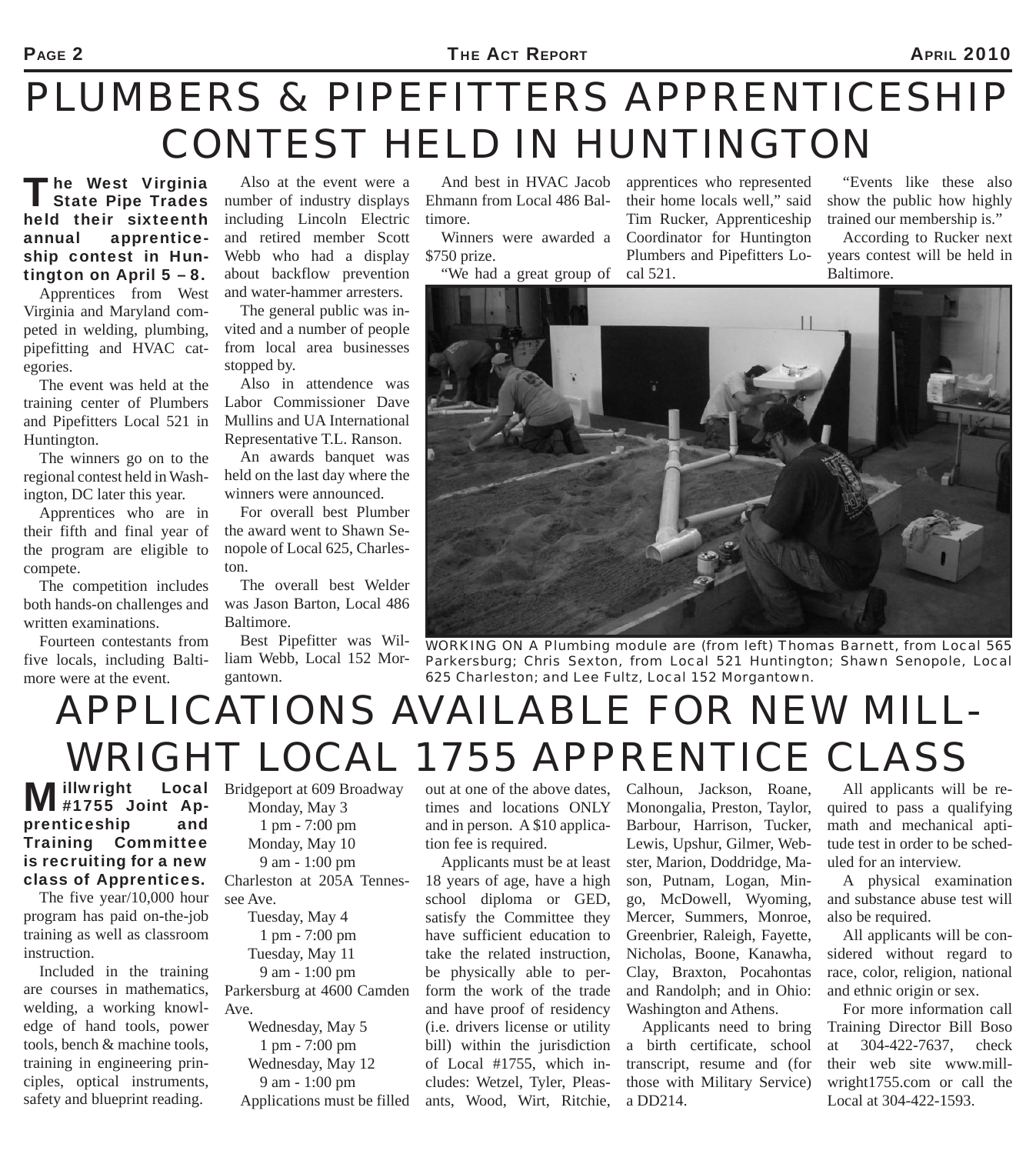# *WEST VIRGINIA AFL-CIO COPE ENDORSE-MENTS FOR THE MAY 11, 2010 PRIMARY*

**Supreme Court of Appeals** Thomas E. McHugh **U.S. House of Representatives** 1st Congressional District: Alan Mollohan 3rd Congressional District: Nick Joe Rahall **State Senate** 1st Orphy Klempa 2nd Larry Edgell 5th John Cummings 6th H. Truman Chafin 7th Jeff Eldridge 8th Richie Robb 9th Mike Green 10th Ronald Miller 11th C. Randy White 12th Joe Minard 13th Ron Justice 14th Steven Shaffer

4th Michael Ferro, Scott 22nd Daniel J. Hall, Linda 16th John Unger 17th Brooks McCabe **House of Delegates** 1st Marilyn Boyd, Randy Swartzmiller 2nd Roy Givens, Alan Klein 3rd Shawn Fluharty, Erikka Storch Varner 5th Dave Pethtel 9th Jim Marion 10th Dan Poling, John Ellem 12th Jo Boggess Phillips 13th Dale Martin, Brady Paxton 14th Darrell Black, Cathy Larck 15th Carl Eastham, Jim Morgan, Matthew Woelfel 16th Doug Reynolds, Dale

Stephens 17th Don Perdue, Richard Thompson 18th Larry Barker 19th Greg Butcher, Ted Ellis, Ralph Rodighiero, Josh Stowers 21st Harry Keith White Goode Phillips 23rd Clif Moore 25th John Frazier 27th Mel Kessler, Virginia Mahan, Ricky Moye, Sally Susman, Bill Wooton 28th Thomas Campbell, Ray **Canterbury** 29th David Perry, Margaret Staggers 30th Bonnie Brown, Nancy

Guthrie, Bobbie Hatfield, Mark Hunt, Doug Skaff Jr., Sharon Spencer, Danny Wells 31st Meshea Poore 32nd Scott Lavigne 33rd David Walker 34th Brent Boggs 35th Sam Argento 36th Joe Talbott 37th Paul "PJ" Louk 39th Bill Hamilton 40th Mary Poling 41st Frank "Chunki" Angotti Jr., Ron Fragale, Richard Iaquinta, Tim Miley 42nd Michael Manypenny 43rd Mike Caputo, Linda Longstreth, Tim Manchin 44th Stephen L. Cook, Barbara Fleischauer, Charlene

45th Larry Williams 46th Stan Shaver 49th Charles Messick 50th Ruth Rowan 52nd Mike Roberts 53rd Robert V. Mills 54th Walter Duke\* 55th Donn E. Marshall 56th Terry L. Walker 57th Lorraine M. Rea 58th Tiffany Lawrence **County School Boards** Jackson County Board of Education – Steve Wedge\* Preston County Board of Education – Jason Hershman\*

Marshall

\*No action was taken by COPE, however the Building Trades have endorsed.

### *ELECTION*

*CONTINUED FROM P. 1*

in the primary but will face three opponents in the Fall. Last time he only won by a few votes and knows he has a tough race again.

Greg Butcher is a member

of the Operating Engineers and is running in Logan and Lincoln County



*Orphy Klempa*

for the House of Delegates.

"Having members of the Building Trades in the legislature is very important to all working families but especially to other Trades workers," said Steve White, ACT Director.

construction industry are discussed, these individuals do a great job of explain-

"When issues about the

ing a worker friendly position." Apr-

il 20 is the

*Greg Butcher*

last day to register to vote for the primary and can be done at the county clerk's office at your county courthouse.

Early voting starts April 21 and ends May 8.

Voters can go to their county clerks office and cast their vote during this time.

Tuesday May 11 is the final voting day when all precincts are open.

Make sure you are registered, informed and counted.

### *CRAFTS SHOW SKILLS AT EXPO*



*USING A WELDING simulator at the WV Construction & Design Exposition, better known as Expo, are members of the Iron Workers from West Virginia and Kentucky. The trade show event was held in March in Charleston. A number of crafts set up booths at the Expo to talk about training and apprenticeship.*